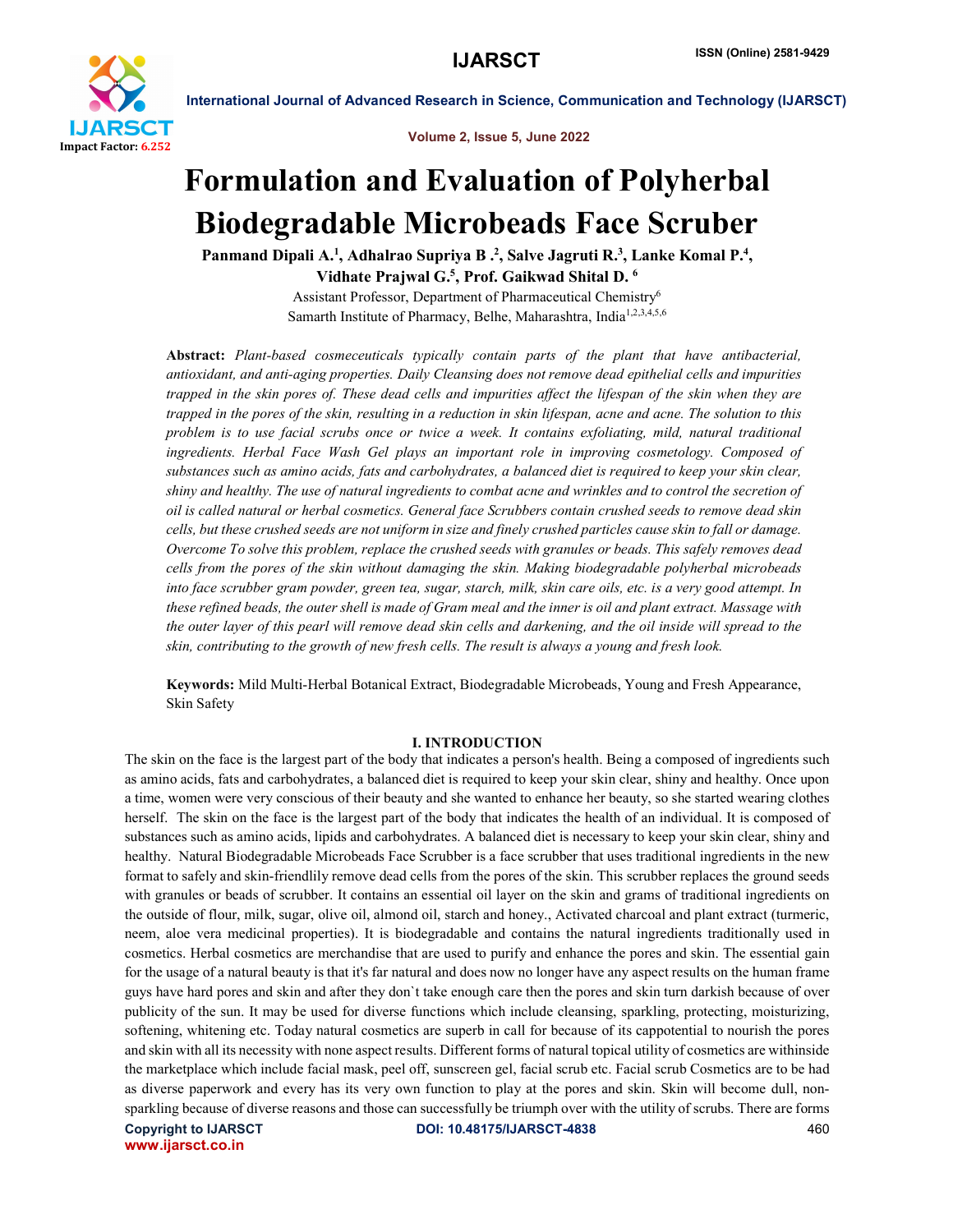

# Volume 2, Issue 5, June 2022

of scrub getting used at the pores and skin which include facial scrub and frame scrub. These fluctuate handiest with the ratios of oil and sugar brought in every. Usage of oil is excessive in facial scrub because of which it's far much less abrasive. It gets rid of the useless pores and skin mobileular and exfoliates the pores and skin. Scrub may be used on any kind of pores and skin. Only the critical oil utilized in scrub as aspect will range with the kind of pores and skin. Skin is assessed into 3 kinds which include dry pores and skin, oily pores and skin, touchy pores and skin.

# 1.1 Ideal Properties of Scrub

A perfect scrub is customary to own the subsequent properties. It ought to be non-toxic, own small gritty particles, moderate abrasive, non-irritating, non-sticky, capable of cast-off useless pores and skin cells.

# II. MATERIAL AND METHOD

All herbal medicines were collected from Samarth Institute of Pharmacy in Belhe in Junnar, Pune. The traditional ingredients of are used in the formulation of natural biodegradable beads for scrubbers. The ingredients used are Gram flour, olive oil, almond oil, milk, starch, dextrose, alginate, water, activated charcoal, and plant extracts. (Orange peel powder, Rose petal powder, Sandal wood powder, Aloe Vera, Turmeric) Perfume and pigments (if necessary).

# 2.1 Method of Synthesis

# A. Preparation of Extract

The extract was prepared by cold maceration process. All the active ingredients (turmeric, aloe vera, activated charcoal, orange peel powder, Rose petal powder, Sandal wood powder,) were ground and kept in water for 72 hours. This was dried and kept in desiccator for further process.

| Sr. no. | <b>Name of Ingredients</b> | <b>Uses</b>                                     | Quantity % |
|---------|----------------------------|-------------------------------------------------|------------|
|         | Gram flour                 | It removes dead skin, astringent and protective | 55         |
| 2       | Olive oil                  | Nutritive, skin tonic and emollient             | 8          |
| 3       | Almond oil                 | Nutritive, skin tonic and emollient             | 8          |
| 4       | Milk powder                | Smoothing, cooling effect and improves fairness | 15         |
| 5       | Potato starch              | Natural scrubber                                | 14         |
| 6       | Plant extract              |                                                 | 5          |
| 7       | Dextrose                   | Natural scrubber                                | 3          |
| 8       | Pigments                   | Colouring agent                                 |            |
| 9       | Wax                        | <b>Binder</b>                                   | J.         |
| 10      | Sodium lauryl sulphate     | Foaming agent                                   | 4          |
| 11      | Distilled Water            | Vehicle                                         | Q.S.       |

| Table 1: Ingredients of Micro beads Face scrubber |  |  |
|---------------------------------------------------|--|--|
|                                                   |  |  |

# B. Preparation of Micro Beads

First mix Gram flour, olive oil, almond oil, milk powder, starch, and all the extracts into a uniform mixture. The homogeneous mixture formed with dextrose, alginate and water is mixed well again at 60 ° C. The mixture is then poured into a calcium chloride solution to form granules. The size of the granules depends on the size and pressure of the hypodermic needle. These grains were dried for 2 hours to form a bead. These beads are used as a scrub with lotions or skin media for scrubbing.

# C. Preparation of Gel

Sodium lauryl sulphate was weighed and dissolved in water and this solution is added to the potato starch which is used as a gelling agent. To this add the above prepared extract and stirred it for 5 min. Microbeads added to this mixture which gives grittiness to the gel.

www.ijarsct.co.in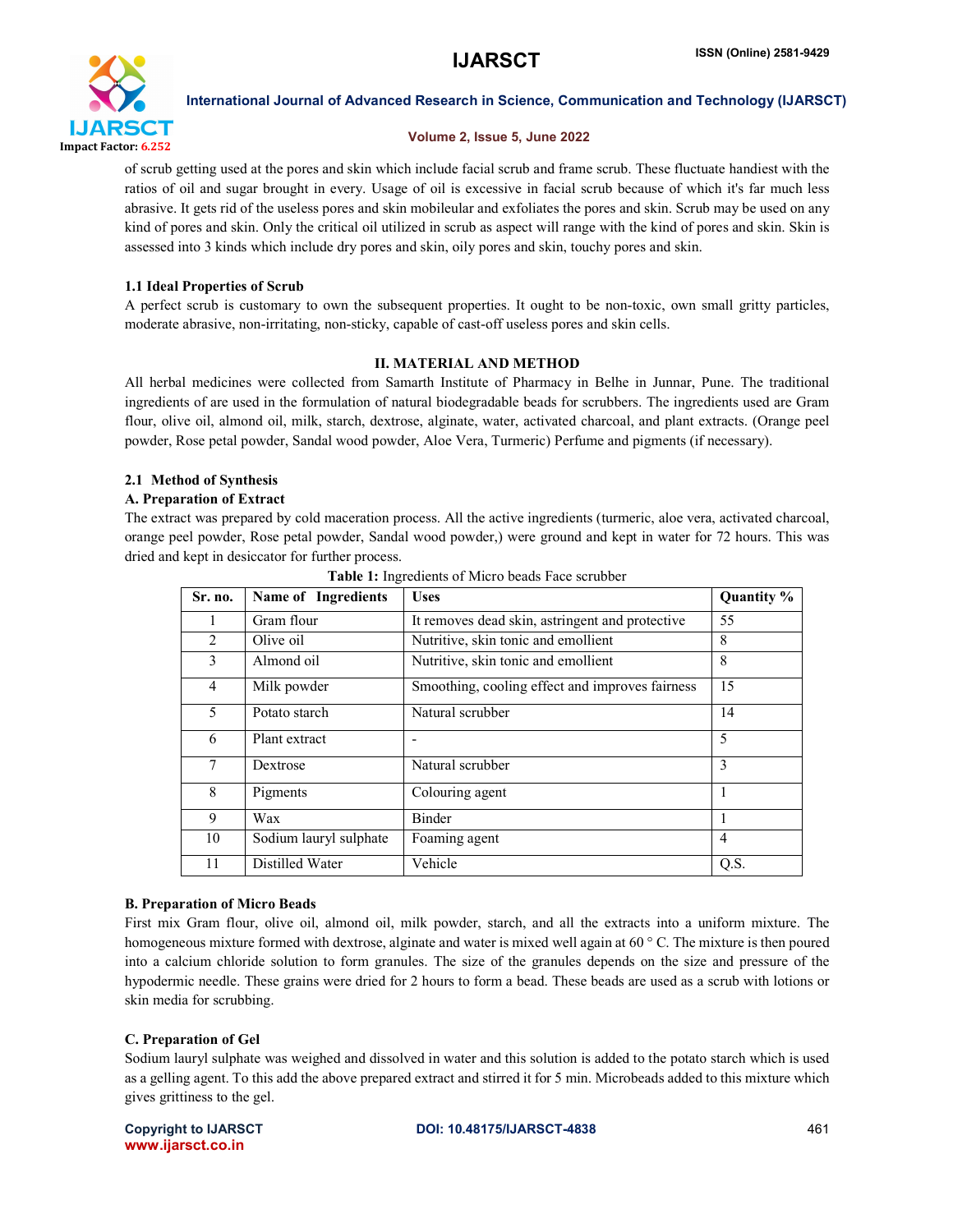

# Volume 2, Issue 5, June 2022

# Table 2: Plant extract with Medicinal use and Figure

| Sr.<br>$\mathbf{N}\mathbf{o}$ | Plant name                      | <b>Medicinal use</b>                                                                           | Quantity       | Picture |
|-------------------------------|---------------------------------|------------------------------------------------------------------------------------------------|----------------|---------|
| $\,1$                         | Turmeric                        | Antibacterial,<br>Antifungal,<br>Glove to the skin                                             | 1gm            |         |
| $\overline{2}$                | Aloe<br>vera<br>powder          | Moisturising agent, Deliver<br>smoothing property to the skin                                  | 4 gm           |         |
| $\overline{\mathbf{3}}$       | Activated<br>charcoal<br>powder | Draws<br>bacteria<br>poisons,<br>soaking<br>up<br>oil,<br>excess<br>Reducing appearance of oil | $1 \text{ gm}$ |         |
| $\overline{4}$                | Orange<br>peel<br>powder        | Protects<br>cells<br>from<br>your<br>damage, gives your smoother<br>skin.                      | $2 \text{ gm}$ |         |
| $\overline{5}$                | Rose<br>petal<br>powder         | Smoothens<br>skin irritation,<br>Reduce skin irritation.                                       | $2 \text{ gm}$ |         |
| 6                             | Sandal<br>wood<br>powder        | Anti-inflammatory,<br>anti-<br>microbial                                                       | $2 \text{ gm}$ |         |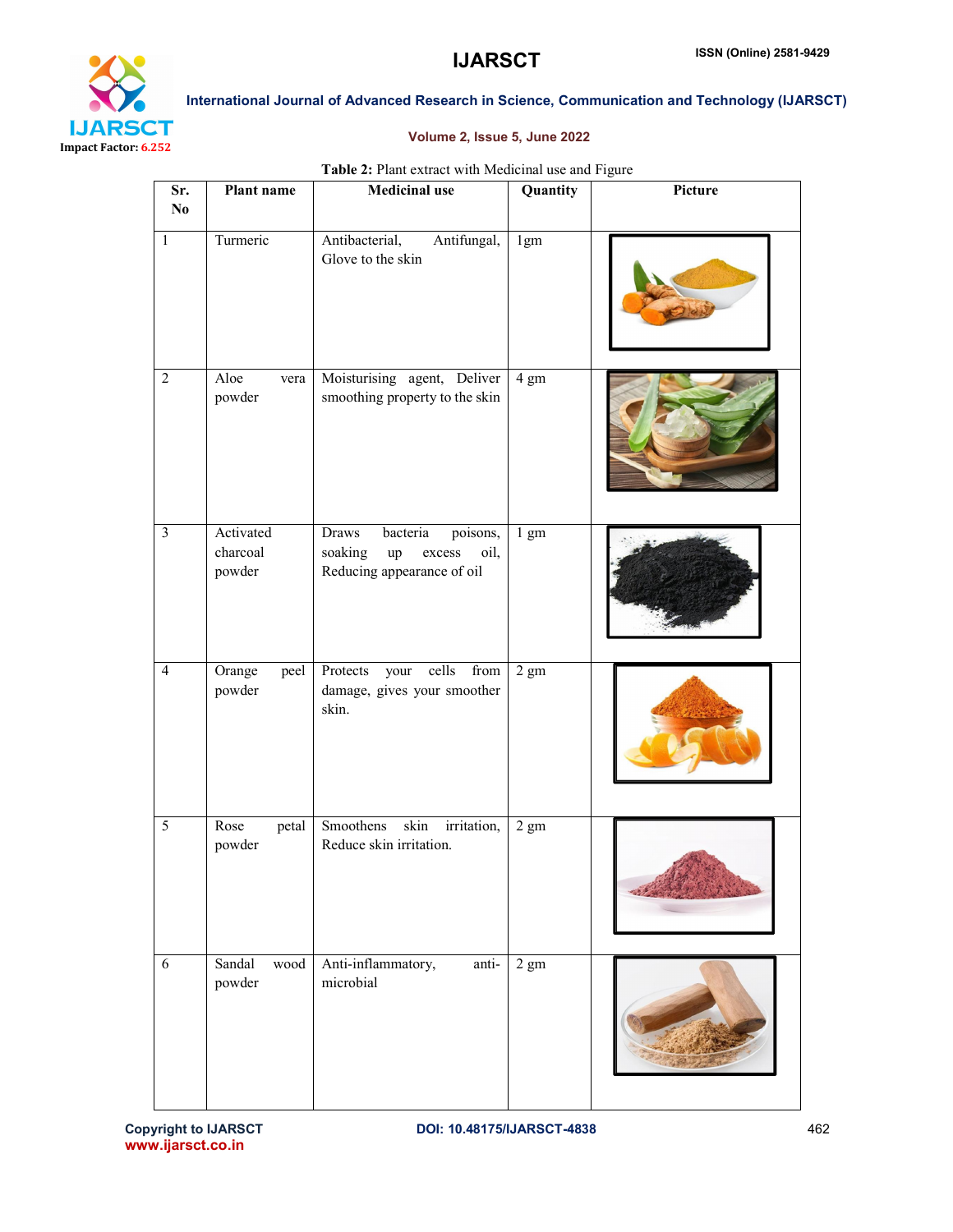

#### Volume 2, Issue 5, June 2022



Fig. 1 Polyherbal biodegradable Micro beads

# III. EVALUATION

The facial cleansers produced were evaluated for a variety of parameters, including:

- Cleanability: It could be easily removed by applying the formulation to the skin and washing it with manually checked water.
- pH value: The pH of the 1% aqueous solution of the formulation was measured at constant temperature using a calibrated digital pH meter.
- Colour: The colour of the face wash was visually confirmed.
- Odour: The formulation was evaluated for odour-induced odour.
- Consistency: Determined manually.
- Extrudability: I put a small amount of gel in a foldable ointment tube. One end closed and the other end remained open. A slight pressure was applied to the closed side. The time required to extrude the and the amount of extruded gel were recorded.
- Spreadability: The Spreadability of the gel was determined manually by applying the gel to the skin of with a hand or finger and gently rubbing it so that it spreads easily over the entire face.
- Effervescent: A small amount of gel was placed in a beaker containing water. The first capacity was recorded, the beaker was shaken 10 times and the final capacity was recorded.
- Granularity: Product confirmed the presence of granular particles by applying it to the skin.
- Patch test: Patch tests are an established method for diagnosing hypersensitivity and determining the potential for a particular substance to have an allergic effect on a patient's skin. A patch test exposes a small area of skin to a chemical in a diluted form and examines the specific effect of that chemical on the skin. In the patch test, the reaction of the pharmaceutical product to the skin is observed in 23 days. Our naturally biodegradable microbead face scrubber is cosmetic . The same patch test was performed on different skin types such as fair, dark, medium dark, medium light, and medium, with the results.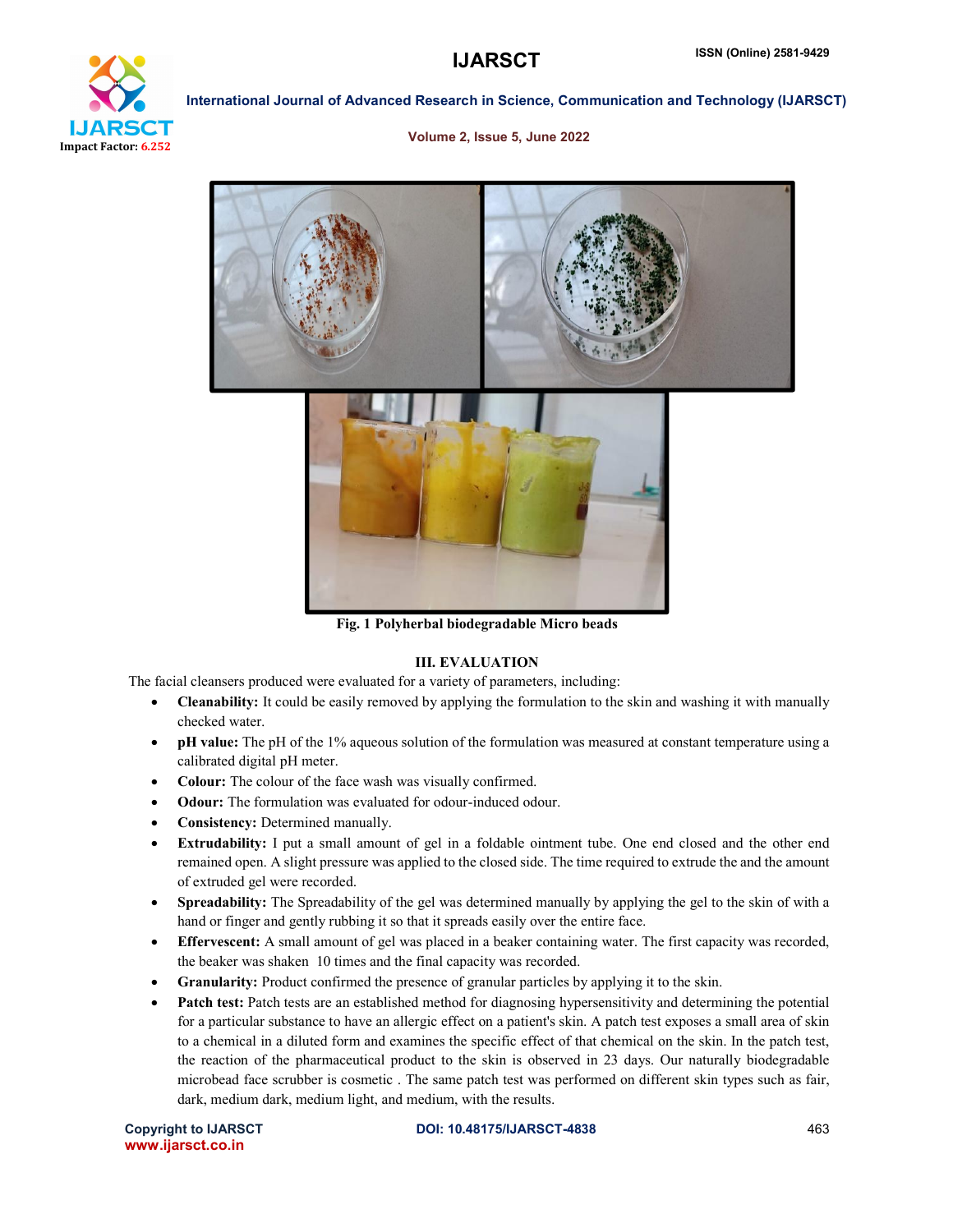

# Volume 2, Issue 5, June 2022

# IV. RESULTS AND DISCUSSION

To take a look at the precise impact and the overall performance of those beads for the software of scrubber a few exams and few parameters are studied which can be patch test, beads length, swelling index, mechanical balance and pH.

# 4.1 Beads Size

The beads are of uniform size to get proper application during uses. The uniformity in size provides an advantage of proper application on the skin.

# 4.2 Swelling Index

Free swelling index is the growth withinside the quantity of material, with none outside constraints, on submerge in water. Swelling index is essential to decide as for the duration of moist season reasons swelling in product even as in dry season reasons shrinkage withinside the same. As this form of quantity alternate takes vicinity it's miles vital to realize its swelling index. Also, every so often to decide the purity of unique product this parameter is essential.

# 4.3 Mechanical Balance

The mechanical balance is good. The right mechanical electricity is essential because the outer layer have to exfoliate for the duration of rub down after which the oil is unfold at the skin. This unique collection is feasible whilst the outer layer may have the coolest mechanical electricity.

# How to use?

- During its use first off moist your face with ordinary water.
- Then rub down with the scrubber for two to four mins in round motion.
- After finishing rub down wash your face with water.

| Sr.no. | <b>Parameter</b> | <b>Result</b>                      |
|--------|------------------|------------------------------------|
|        | Spreadability    | Good                               |
| 2      | Cleanability     | Easily cleanable                   |
|        | Grittiness       | Small gritty particles             |
|        | Effervesant      | Effervesant volume 120 ml at 5 min |
|        | Irritability     | Non irritant                       |
|        | Extrudability    | Easily extruded                    |

# Table 3: Physical evaluation of Polyherbal Micro beads Face Scrubber



Fig no. 2 Patch test performed on three different skin type